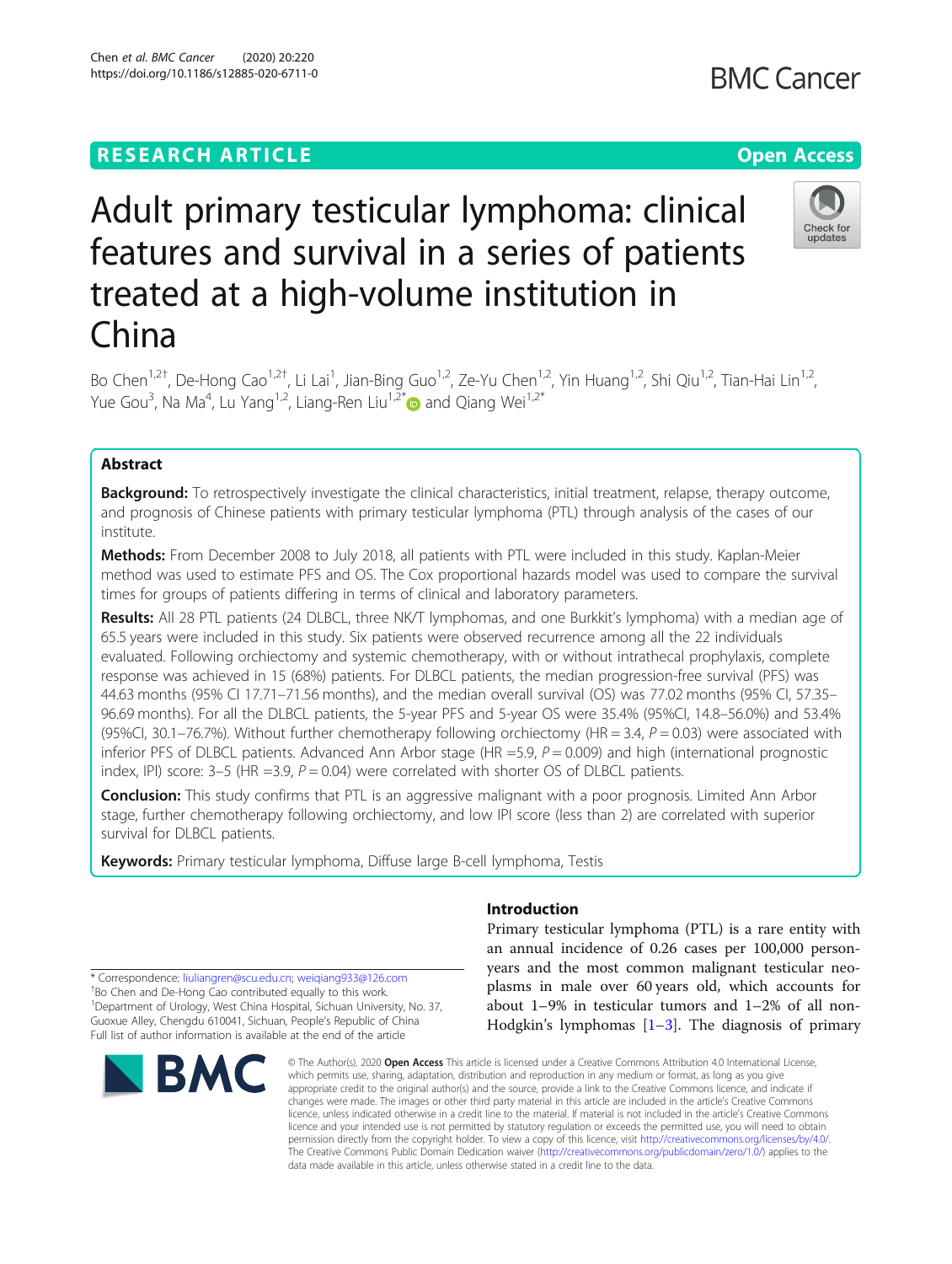testicular lymphoma is usually confirmed through orchiectomy or testis biopsy. Diffuse large B-cell lymphoma (DLBCL) is most common histological subtype of primary testicular lymphoma, comprising 80–90% of all primary lymphoma of testis [[1,](#page-9-0) [4](#page-9-0)–[6\]](#page-9-0). The most common clinical symptom of PTL is a unilateral painless testicular swelling developing more than weeks to months, even several years. In addition, a minority of patients appear a testicular swelling with sharp pain. Furthermore, bilateral testicular swelling is seen in around 35% of patients [\[3](#page-9-0), [7](#page-9-0), [8](#page-9-0)].

PTL is an extremely aggressive malignant with poor progression-free survival (PFS) and overall survival (OS). PTL performs an inclination to involves the contralateral testis and the central nervous system (CNS), and disseminate to other extranodal sites such as skin, lung, kidney, adrenal, gastrointestinal, and other soft organs [\[1](#page-9-0), [8](#page-9-0)–[10](#page-9-0)]. A phase 2 study revealed that the 5-year PFS and OS rates were 74 and 85% among limited stage primary testicular DLBCL individuals who received anthracyclinecontaining chemotherapy in combination with rituximab, prophylactic contralateral scrotal radiotherapy and CNS prophylaxis with intrathecal (IT) chemotherapy [[11\]](#page-9-0). Nevertheless, there are fewer studies providing information for advanced stage PTL patients regarding the survival and outcomes. Recently, several retrospective studies demonstrated improved survival in DLBCL of testis with the addition of rituximab [\[8](#page-9-0), [12\]](#page-9-0). However, survival improvement has not been observed in other analyses [\[2](#page-9-0)]. However, several studies revealed that the addition of rituximab to CHOP (cyclophosphamide, doxorubicin, vincristine, prednisone) chemotherapy re-sults in significant decrease of CNS relapse in PTL [[13](#page-9-0)– [15\]](#page-9-0).

The aim of the present work was to retrospectively investigate the clinical characteristics and therapy outcome of Chinese patients diagnosed with PTL through analysis of the cases of our institute.

## Methods

Patients were identified by searching database of West China Hospital of Sichuan University for cases of testicular lymphoma occurring from December 2008 to July 2018. 28 patients with primary PTL were included in this study. The inclusion criteria were signs or symptoms of a testicular mass at presentation, diagnosis of PTL by orchiectomy or needle biopsy, age over 18 years old, and without the history of lymphoma therapy. Moreover, patients who were initially diagnosed with lymphoma outside the testis and who developed a secondary testicular lymphoma were excluded from this study. Therefore, patients with secondary testis involvement were excluded. In addition, all the PTL patients were verified by immunohistochemistry staining. All available clinical files were collected and data concerning age, B symptoms, body mass index (BMI), laterality, tumor size, serum lactate dehydrogenase (LDH), serum β-human chorionic gonadotropin (HCG), serum alpha fetoprotein (AFP), pathology classification, eastern cooperative oncology group (ECOG) score, international prognostic index (IPI), Ann Arbor stage initial treatment, response to treatment, site and time of relapse, and status at final follow-up were recorded. At the same time, because of the limitation of retrospective study, not all variables were available for every individual. Therefore, missing serum LDH was considered to be 0 points when calculating IPI. Then, According to the criteria of our institution: serum LDH ≥220 IU/L, serum β-HCG ≥3.81 mIU/ml,serum AFP ≥8 ng/ml were considered to be elevated.

According to the Ann Arbor criteria, the clinical stage was determined on the basis of medical history, physical examination, blood routine examination, liver and renal function tests, B-ultrasonography, computed tomography, and bone marrow biopsy. StageIindicates that the cancer has mono or bilateral testicular involvement only. StageIIindicates that the tumor with mono or bilateral of the testis involvement is associated with concomitant involvement of loco-regional (peritoneal and/or iliac) lymph nodes. Stage IIIorIV is defined by mono or bilateral testicular involvement with involvement of distant lymph nodes and/or extranodal sites [[16\]](#page-9-0). In addition, B symptoms are defined as a recurrent fever of >38 °C, night sweets, and weight loss >10% within 6 months before diagnosis.

Treatment response of patients is classified according to the definitions recommended by the International Workshop to Standardize Response Criteria for Non-Hodgkin's Lymphomas [[17](#page-9-0)]. Complete remission (CR) was defined as the disappearance of all detectable clinical and radiographic evidence of disease and disappearance of all disease-related symptoms present before therapy. Partial remission (PR) was defined as  $a \ge 50\%$ reduction in tumor bulk. Stable disease (SD) was defined as less than a partial remission but not progressive disease. Progressive disease (PD) was defined as  $a \ge 50\%$  increase in the sum product of the greatest diameters of any previously identified abnormal tumor bulk or the appearance of any new signs of disease during or at the end of therapy. Overall survival (OS) was measured from the time of diagnosis to the time of death from any cause or of last follow-up. Progression-free survival (PFS) was measured from the time of diagnosis to the time of the disease progression, the disease relapse, the latest check-up, or death from lymphoma. Moreover, Patients treated only by testis biopsy, were considered as being in PD, who did not receive any treatment after testis biopsy. Then, patients treated only by surgery were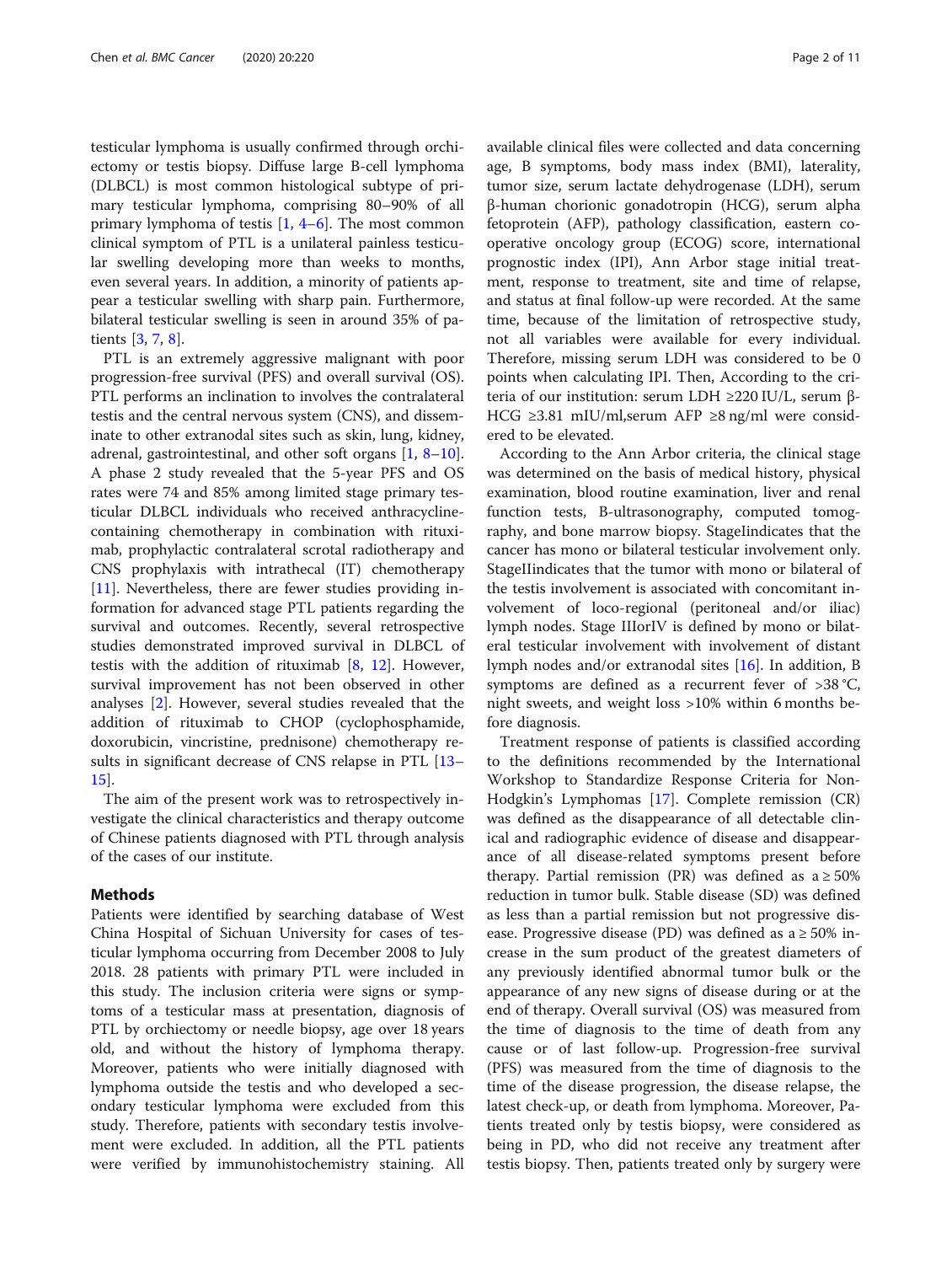considered as being in CR if no signs of disease were noted after orchiectomy.

Kaplan-Meier method was used to estimate PFS and OS. Differences between curves were analyzed by using the log-rank test. The chi-square test was used to detect statistically significant differences for categorical variables. The Cox proportional hazards model was used to compare the survival times for groups of patients differing in terms of clinical and laboratory parameters. Analyses were carried out using SPSS 21.0 software package (Chicago, IL, USA). Reporting of all the analysis is agreement with guidelines for reporting of statistics in European Urology [[18\]](#page-9-0).

## Results

## Clinical characteristics

A summary of the main clinical characteristics of all patients is presented in Table 1. Twenty-eight male patients diagnosed with PTL with a median age of 65.5 years (IQR 56.5–72.8 years) met the eligibility criteria for our study. The most common initial symptom of patients was unilateral or bilateral swelling of testis, accompanied by pain in few cases. Then, interestingly, B symptoms were absent in 25 (89%) patients; and three (11%) patients were unknown. The median tumor size is 5.0 cm (IQR 4.1–7.1 cm). Serum LDH is elevated in 14 (50%) patients, and unknown in three (11%) patients. In addition, 8 (29%) patients, 16 (57%) patients and 4 (14%) patients had low (0–1 risk factors), intermediate (2–3 risk factors) or a high (4–5 risk factors) IPI score, respectively. The Ann Arbor clinical stage was as follows: stage Iin 14 (50%) patients, stage II in five (18%) patients, stage III in three (11%) patients, stage IV in 4 (14%) patients, and stage unknown in two (7%) patients. The majority of advanced stage disease had additional extranodal sites including prostate, urinary bladder, kidney, adrenal gland, lung, heart, and other soft tissues.

## Pathological characteristics

Immunochemistry staining was performed in all 28 patients. 24 out of 28 patients (85%), three cases (11%), sole one (4%) were confirmed DLBCL, NK/T lymphoma and Burkitt's lymphoma, respectively. Table [2](#page-3-0) summarizes immunohistochemistry characteristics patients with PTL. Firstly, All the DLBCL were CD20+. Interestingly, both CD10 and CD3 were negative in 23 patients (96%), and positive in one patient (4%). On the contrary, 23 cases (96%) out of 24 DLBCL were Mum-1+ and one tumor (4%) was Mum-1-. In addition, it is similar to Mum-1 that bcl-6 was weakly positive in two patients. Median of Ki-67 expression in DLBCL and PTL is 80% (IQR 61.3–88.8% in DLBCL).

The immunohistochemistry of NK/T lymphoma and Buekkit's lymphoma was not presented in Table [2](#page-3-0)

| Age (years)                          |                |                 |
|--------------------------------------|----------------|-----------------|
| Median                               | 65.5           |                 |
| <b>IQR</b>                           | $56.5 - 72.8$  |                 |
| <b>B</b> symptoms                    |                |                 |
| Absent                               | 25             | 89              |
| Present                              | 0              | 0               |
| Unknown                              | 3              | 11              |
| BMI                                  |                |                 |
| Median                               | 21.7           |                 |
| <b>IQR</b>                           | $20.0 - 25.6$  |                 |
| Laterality                           |                |                 |
| Left                                 | 11             | 39              |
| Right                                | 13             | 47              |
| Bilateral                            | 4              | 14              |
| Tumor size (cm)                      |                |                 |
| Median                               | 5.0            |                 |
| <b>IQR</b>                           | $4.1 - 7.1$    |                 |
| Serum LDH                            |                |                 |
| Normal                               | 11             | 39              |
| Elevated                             | 14             | 50              |
| Unknown                              | 3              | 11              |
| Serum β-HCG (mIU/ml)                 |                |                 |
| Median                               | 0.4            |                 |
| <b>IQR</b>                           | $0.08 - 1.2$   |                 |
| Serum AFP (IU/L)                     |                |                 |
| Median                               | 2.53           |                 |
| <b>IQR</b>                           | $1.66 - 3.42$  |                 |
| Pathology classification             |                |                 |
| <b>DLBCL</b>                         | 24             | 85              |
| NK/T lymphoma                        | 3              | 11              |
| Burkitt's lymphoma                   | 1              | 4               |
| ECOG score                           |                |                 |
| $0 - 1$                              | 12             | 43              |
| $\geq$ 2                             | 16             | 57              |
| P                                    |                |                 |
| $0 - 1$                              | 8              | 29              |
| $2 - 3$                              | 16             | 57              |
| $4 - 5$                              | $\overline{4}$ | $\overline{14}$ |
| Stage                                |                |                 |
| $\bar{\rm I}$                        | 14             | 50              |
| $\lvert \rvert$                      | 5              | 18              |
| $\left\vert \right\vert \right\vert$ | 3              | $\overline{11}$ |
| $\overline{\mathsf{N}}$              | $\overline{4}$ | $\overline{14}$ |

characteristics 600 Mo. of patients 600 Mo. of patients 600 Mo. of patients 600 Mo. of patients 600 Mo. of patients 600 Mo. of patients 600 Mo. of patients 600 Mo. of patients 600 Mo. of patients 600 Mo. of patients 600 Mo

Table [2](#page-3-0) Note:IQR Interquartile range, BMI Body mass index, LDH Lactate dehydrogenase, HCG Human chorionic gonadotropin, AFP Alpha fetoprotein, NK/T Natural killer/T, ECOG Eastern cooperative oncology group, IPI International prognostic index. Missing serum LDH and unknown stage were considered to be 0 points when calculating IPI.

Uknown 2 2 7

Table 1 Clinical characteristics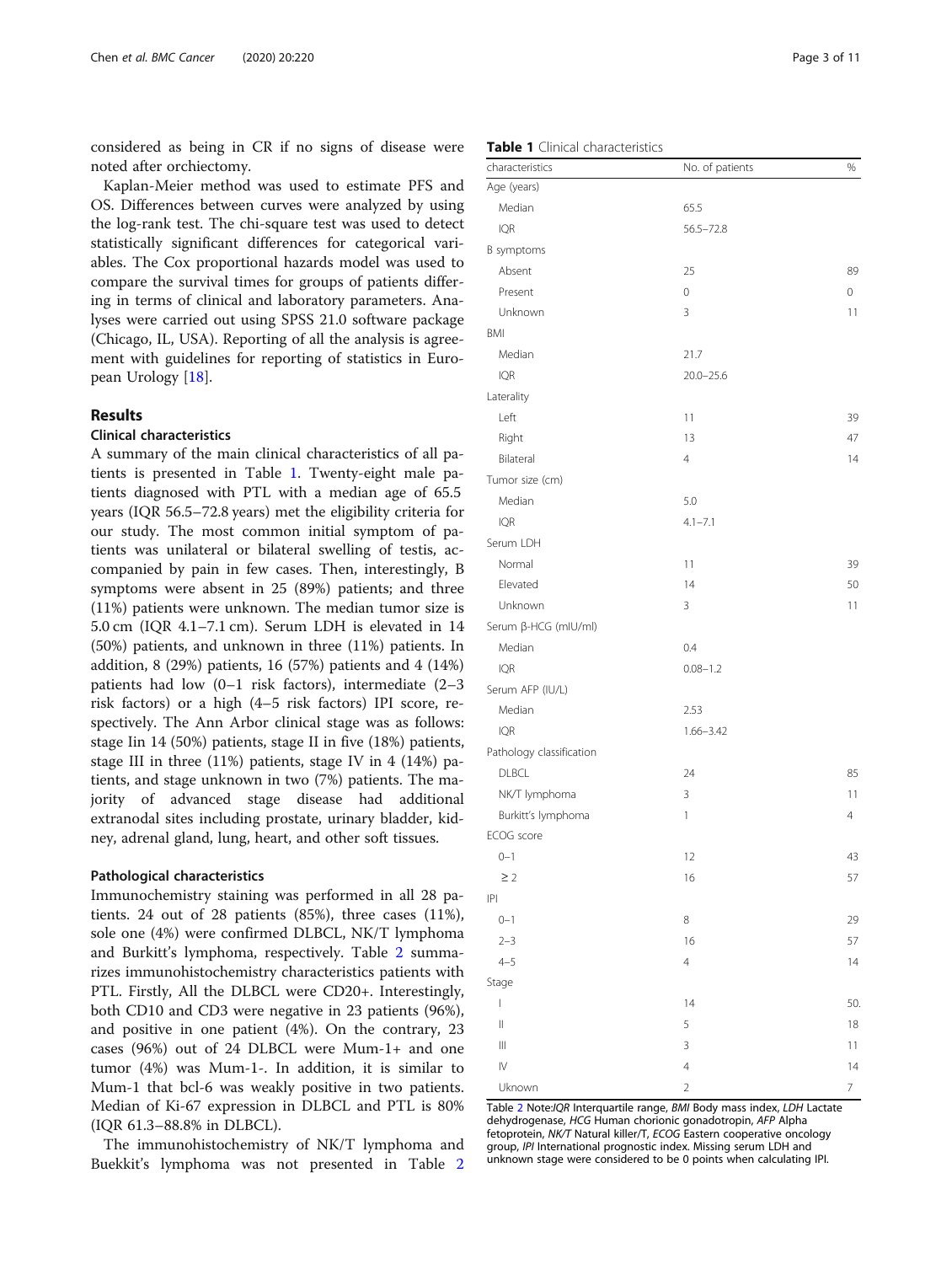| Patient no     | Classification     | GCB/non-GCB | CD20             | CD <sub>3</sub>          | CD10                     | Mum-1             | bcl-6                    | Ki-67                    |
|----------------|--------------------|-------------|------------------|--------------------------|--------------------------|-------------------|--------------------------|--------------------------|
| 1              | <b>DLBCL</b>       | na          | $\, +$           | $\equiv$                 | $\bar{ }$                | $^{+}$            | $^{+}$                   | 40%                      |
| $\overline{2}$ | DLBCL              | non-GCB     | $\boldsymbol{+}$ | -                        | $\overline{\phantom{0}}$ | $\! + \!$         | $^{+}$                   | 95%                      |
| $\mathsf 3$    | <b>DLBCL</b>       | GCB         | $^{+}$           | $\overline{\phantom{0}}$ | $+$                      | $\qquad \qquad -$ | $^+$                     | 80-90%                   |
| $\overline{4}$ | <b>DLBCL</b>       | non-GCB     | $^{+}$           | $\overline{\phantom{0}}$ | $\equiv$                 | $^{+}$            | $\overline{\phantom{0}}$ | 80-90%                   |
| 5              | <b>DLBCL</b>       | na          | $^{+}$           | L,                       |                          | $\! + \!$         | $\! + \!\!\!\!$          | 75%                      |
| 6              | <b>DLBCL</b>       | non-GCB     | $^{+}$           |                          |                          | $\! + \!$         | $^+$                     | 90%                      |
| 7              | <b>DLBCL</b>       | non-GCB     | $\! + \!\!\!\!$  |                          |                          | $\! + \!$         | $^+$                     | 85%                      |
| 8              | <b>DLBCL</b>       | na          | $^{+}$           | $\overline{\phantom{0}}$ |                          | $\! + \!$         | $^+$                     | 60%                      |
| 9              | DLBCL              | non-GCB     | $^{+}$           | $^{+}$                   |                          | $\! + \!$         | $^+$                     | 40%                      |
| 10             | <b>DLBCL</b>       | non-GCB     | $^{+}$           |                          |                          |                   | $^{+}$                   | 50%                      |
| 11             | <b>DLBCL</b>       | non-GCB     | $^{+}$           | L,                       | ÷                        | $\! + \!$         | $^{+}$                   | 50-60%                   |
| 12             | <b>DLBCL</b>       | na          | $^{+}$           |                          |                          | $^{+}$            | na                       | 50%                      |
| 13             | <b>DLBCL</b>       | non-GCB     | $+$              |                          | $\overline{\phantom{0}}$ | $\! + \!$         | $\overline{\phantom{0}}$ | 80%                      |
| 14             | <b>DLBCL</b>       | non-GCB     | $+$              |                          | $\overline{\phantom{0}}$ | $^{+}$            | $^{+}$                   | 70%                      |
| 15             | <b>DLBCL</b>       | na          | $\! + \!\!\!\!$  |                          |                          | $\! + \!$         | $\! + \!$                | 90%                      |
| 16             | <b>DLBCL</b>       | non-GCB     | $\boldsymbol{+}$ | $\overline{\phantom{0}}$ | L.                       | $\! + \!$         | $\! + \!$                | 60-70%                   |
| 17             | <b>DLBCL</b>       | non-GCB     | $\boldsymbol{+}$ |                          |                          | $\! + \!$         | $\overline{\phantom{0}}$ | 80%                      |
| 18             | <b>DLBCL</b>       | non-GCB     | $^{+}$           |                          |                          | $\! + \!$         | $^+$                     | 80%                      |
| 19             | <b>DLBCL</b>       | non-GCB     | $^{+}$           |                          |                          | $\! + \!$         | $^+$                     | 90%                      |
| 20             | <b>DLBCL</b>       | non-GCB     | $^{+}$           | $\overline{\phantom{0}}$ | ÷                        | $\! + \!$         | $^+$                     | 90%                      |
| 21             | <b>DLBCL</b>       | non-GCB     | $^{+}$           | L,                       |                          | $\! + \!$         | $\overline{\phantom{0}}$ | 50%                      |
| 22             | <b>DLBCL</b>       | non-GCB     | $^{+}$           | $\overline{\phantom{0}}$ |                          | $\! + \!$         | $^+$                     | 80%                      |
| 23             | <b>DLBCL</b>       | non-GCB     | $\boldsymbol{+}$ |                          |                          | $^{+}$            | $\! + \!$                | 85%                      |
| 24             | <b>DLBCL</b>       | non-GCB     | $+$              |                          |                          | $\! + \!$         | $^+$                     | 80%                      |
| 25             | NK/T lymphoma      |             |                  | $\! +$                   |                          |                   | $\overline{\phantom{a}}$ | 80%<br>95%<br>80%<br>99% |
| 26             | NK/T lymphoma      |             |                  |                          |                          |                   |                          | 95%                      |
| 27             | NK/T lymphoma      |             |                  |                          | na                       | na                | na                       | 80%                      |
| 28             | Burkitt's lymphoma |             | $^{+}$           | $\overline{\phantom{0}}$ | $\! +$                   | na                | $\! + \!$                | 99%                      |

<span id="page-3-0"></span>Table 2 Results of immunohistochemistry staining of all patients with primary testicular lymphoma

Note: NK/T Natural killer/T, na Not available, GCB/non-GCB Germinal center B/non-germinal B

because of few patients. Moreover, other markers such as granzyme B, CD30, PLAP, CD79a were not performed in Table 2 because these markers were not reported by pathologists.

## Initial treatment

An overview of the main clinical data, treatment modalities, and outcomes is presented in Table [3](#page-4-0). Twenty-six patients (93%) underwent orchiectomy, including four patients with bilateral orchiectomy and 22 patients with unilateral orchiectomy, as first therapeutic and diagnostic intervention. Two patients (7%) received testis biopsy to confirm diagnosis. In our study, there are eight patients without further treatment.

Prophylactic radiotherapy (RT) to the contralateral testis was given to five patients, and one patient had additional radiation to the involved lymph node areas.

In total, twelve patients (43%) out of 28 patients were administrated with systemic chemotherapy after orchiectomy. One patient (4%) received CHOP (cyclophosphamide, doxorubicin, vincristine, prednisone) chemotherapy, and nine patients (32%) received R-CHOP (rituximab, cyclophosphamide, doxorubicin, vincristine and prednisone), and two patients (7%) received R-CHOP plus CHOP chemotherapy. Besides systemic chemotherapy, in eight patients (29%), intrathecal prophylaxis (IT) was delivered with 15 mg methotrexate (MTX) plus 5 mg dexamethasone or 50 mg cytarabine plus 5 mg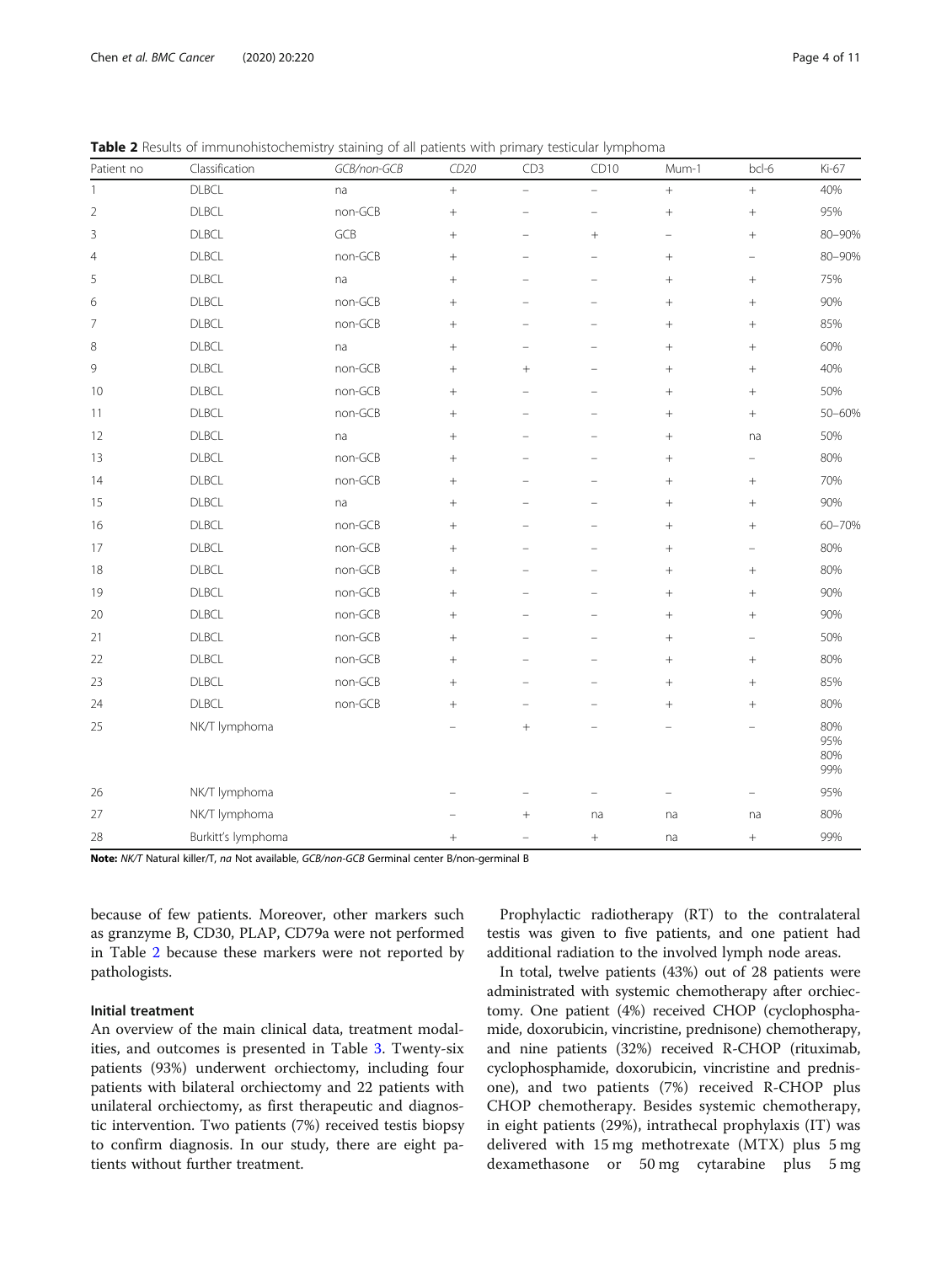<span id="page-4-0"></span>Table 3 Patients treatment and outcomes

| Patient no     | Stage                                | Surgery | Further therapy   | Response   | Time to relapse (months) | Site of relapse | Overall survival (months) |
|----------------|--------------------------------------|---------|-------------------|------------|--------------------------|-----------------|---------------------------|
| 1              |                                      | Uni     | $CHOP+RT + IT$    | ${\sf CR}$ | 38.77                    | skin, CNS       | 40.77                     |
| $\overline{2}$ | $\parallel$                          | Bil     | R-CHOP+CHOP       | <b>CR</b>  |                          |                 | $116.47+$                 |
| 3              | $\mathsf{I}\mathsf{V}$               | Uni     | No                | PD         |                          |                 | 6.07                      |
| 4              | L                                    | Bil     | unknown           | unknown    | unknown                  | unknown         | $112.1+$                  |
| 5              | unknown                              | Uni     | unknown           | unknown    | unknown                  | unknown         | 89.97+                    |
| 6              | 11                                   | Uni     | R-CHOP+CHOP       | PR         |                          |                 | $3.4+$                    |
| 7              | $\parallel$                          | Uni     | R-CHOP            | <b>CR</b>  |                          |                 | 79.27                     |
| 8              |                                      | Uni     | $R$ -CHOP+RT + IT | ${\sf CR}$ | 71.2                     | maxillary sinus | 78.37+                    |
| 9              |                                      | Uni     | unknown           | unknown    | unknown                  | unknown         | $77.53+$                  |
| 10             | L                                    | Uni     | R-CHOP+IT         | <b>CR</b>  | 54.23                    | CNS             | $76.63+$                  |
| 11             | $\left\vert \right\vert \right\vert$ | Uni     | R-CHOP+IT         | <b>CR</b>  |                          |                 | $71.8+$                   |
| 12             | L                                    | Uni     | $R$ -CHOP+RT + IT | <b>CR</b>  |                          |                 | $69.53+$                  |
| 13             | $\left\vert \right\vert \right\vert$ | Uni     | $R$ -CHOP+RT + IT | SD         |                          |                 | 28                        |
| 14             | L                                    | Uni     | No                | ${\sf CR}$ |                          |                 | $44.63+$                  |
| 15             | $\mathsf{IV}$                        | Uni     | R-CHOP+IT         | PD         |                          |                 | 3.1                       |
| 16             |                                      | Uni     | No                | CR         |                          |                 | $34.93+$                  |
| 17             |                                      | Uni     | unknown           | unknown    | unknown                  | unknown         | $34.17+$                  |
| 18             | $\mathsf{I}$                         | Uni     | $R$ -CHOP+RT + IT | CR         |                          |                 | $33.47+$                  |
| 19             |                                      | Uni     | No                | CR         | 12.77                    | right neck      | 21.97                     |
| 20             |                                      | Uni     | No                | CR         | 8.6                      | soft tissue     | 16.2                      |
| 21             |                                      | Uni     | RT                | ${\sf CR}$ | 2.6                      | right testis    | $53.63+$                  |
| 22             | unknown                              | Biopsy  | unknown           | unknown    | unknown                  | unknown         | $28.9+$                   |
| 23             | L                                    | Uni     | R-CHOP            | CR         |                          |                 | $11.8+$                   |
| 24             |                                      | Uni     | R-CHOP            | CR         |                          |                 | $4.63+$                   |
| 25             | 11                                   | Uni     | unknown           | unknown    | unknown                  | unknown         | $93.23+$                  |
| 26             | $\mathsf{IV}$                        | Bil     | $\rm No$          | PD         |                          |                 | 22.57                     |
| 27             | $\left\vert \right\vert \right\vert$ | Bil     | No                | PD         |                          |                 | 35.27                     |
| 28             | ${\sf IV}$                           | Biopsy  | No                | PD         |                          |                 | 12.17                     |

Table 3 note: Uni Unilateral; Bil, Bilateral, CHOP (cyclophosphamide, doxorubicin, vincristine, prednisone), R-CHOP (rituximab Cyclophosphamide, doxorubicin, vincristine, prednisone), RT Radiotherapy, IT Intrathecal, CR Complete remission, SD Stable disease, PD Progressive disease, PR Partial remission, CNS Central nervous system.

dexamethasone or 15 mg MTX plus 30 mg cytarabine plus 5 mg dexamethasone.

Therefore, only five patients received combined modality therapy of systemic chemotherapy, RT, and IT.

## Outcome

Above all, at a median follow-up time of 74.29 months (IQR 34.36–84.81 months), six patients (21%) were lost to follow-up. Thus, twenty-two patients out of 28 patients were evaluable for initial therapy response. CR was achieved in 15 (68%) patients, including 14 limited stage patients (stageIor II) and only one advanced stage patient (III or IV). In addition, PR was observed in one (5%) stage II patient and SD was recognized in one (5%) stage III patient. Furthermore, PD was detected in five patients (23%). It's worth noting that all patients with disease progression are advanced stage and four patients out of five patients didn't receive further treatment after orchiectomy.

The Kaplan-Meier estimated median PFS of all the DLBCL patients was 44.63 months (95% CI 17.71–71.56 months) as shown in Fig. [1a](#page-5-0), and the median OS was 77.02 months (95% CI 57.35–96.69 months) as shown in Fig. [1b](#page-5-0). For all the DLBCL patients, the 5-year PFS and 5-year OS were 35.4% (95%CI, 14.8–56.0%) and 53.4% (95%CI, 30.1–76.7%).

## Relapse

In the 22 patients who we could evaluate, 6 (27%) had relapsed, with a median time to relapse of 33.25 months (range: 2.40–70.24 months). The extranodal sites were as follows: CNS, contralateral testis, soft tissue, right neck,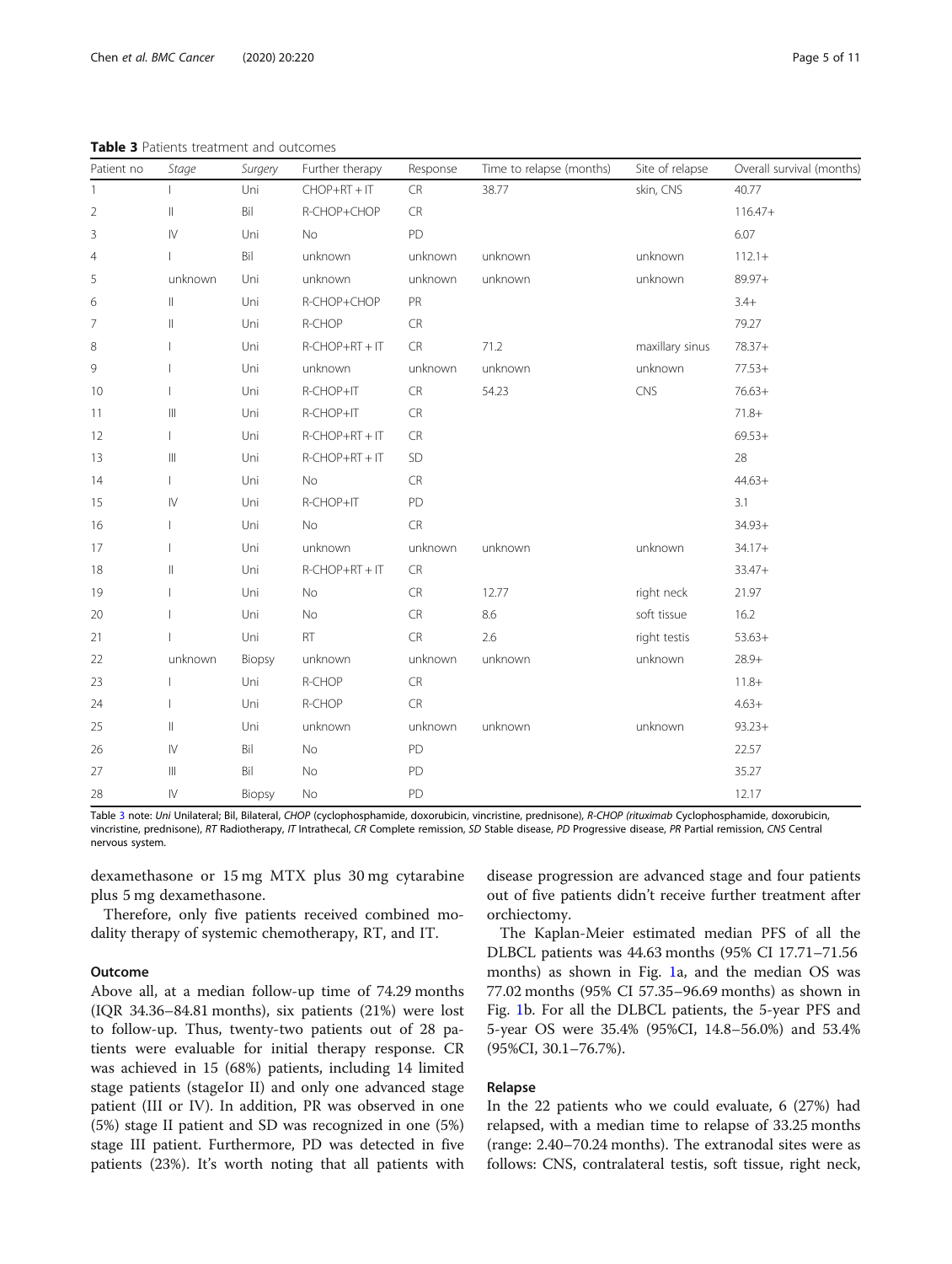<span id="page-5-0"></span>

maxillary sinus. In the eight patients treated with intrathecal chemotherapy, two (25%) patients relapsed in the CNS. Furthermore, two patients with CNS relapse received IT, which was administered concurrently with systemic chemotherapy. The IT regimens of the first patient with CNS relapse were 15 mg MTX plus 5 mg dexamethasone for one time and 50 mg cytarabine plus 5 mg dexamethasone for twice. Then, the IT regimen of another patient with CNS relapse was 15 mg MTX plus 30 mg cytarabine plus 5 mg dexamethasone for three times. While in those not treated with intrathecal chemotherapy, nobody had a relapse of CNS. Furthermore, we recognized that one patient, who was administrated with prophylactic radiotherapy only without chemotherapy, had relapsed in the contralateral testis. In addition, two patients with relapse didn't receive any therapy after orchiectomy. Then, one patient with relapse was treated with systemic chemotherapy, RT, and IT.

In our series, among the 6 individuals with relapsed disease, five patients received the second line chemotherapies. Two cases were administrated with R-MA (rituximab, methotrexate and cytarabine), and three patients received R-ICE (rituximab, ifosfamide, carboplatin and etoposide), and a single patient did not receive any further therapy at disease relapse. Moreover, CR was achieved in three patients (one received R-MA and two received R-ICE). PD was observed in three cases (one received R-MA, one received R-ICE and one without further therapy). Regrettably, none of the patients underwent stem cell transplantation (SCT) in our series.

Finally, in patients with known relapse, patients who had received R-CHOP based treatment relapsed at 38.77, 71.2, 54.23 months, respectively. In contrast, other patients relapsed at 12.77, 8.6, 2.6 months respectively. This marked difference demonstrated that standard chemotherapy is strongly encouraged even though it may not be curative for most patients.

## Prognostic factors for DLBCL

Ann Arbor stage and IPI score were associated with OS. The 5-year OS was 66.0% in patients with stageIor II versus 25.0% in patients with stage III or IV (Log-rank  $P = 0.0009$ . The median OS time of patients with stage III or IV was 27.24 months (95%CI, 2.84–51.64 months), as shown in Fig. [2.](#page-6-0) In our study, IPI score was significantly associated with patients OS. The 5-year OS was 69.6% in patients with IPI score 0–2 versus 21.9% in patients with high IPI score  $3-5$  (Log-rank  $P = 0.04$ ). The median OS time of patients with high IPI score 3–5 was 28.00 months (95%CI, 12.78–43.23 months), as shown in Fig. [3](#page-6-0).

A Cox proportional hazards model including Ann Abor stage, serum LDH, IPI score, ECOG score, location, age, further chemotherapy, further radiation, intrathecal prophylaxis and tumor size was constructed. In the univariable cox hazard ratio model, analysis of factors influencing PFS and OS of DLBCL patients is summarized in Table [4](#page-7-0). Without first line chemotherapy following orchiectomy  $(HR = 3.4, P = 0.03)$  was associated with a significantly shorter PFS. Factors associated with a significantly shorter OS included advanced Ann Arbor stage disease (HR =5.9,  $P = 0.009$ ), high IPI score:  $3-5$  (HR = 3.9,  $P = 0.04$ ).

Due to the fact that "further chemotherapy following orchiectomy" was the unique variable associated with PFS significantly in univariable cox hazard ratio analysis, we didn't perform a multivariable model in terms of PFS. With regard to OS, then, we create a multivariable model including the following variables: stage and IPI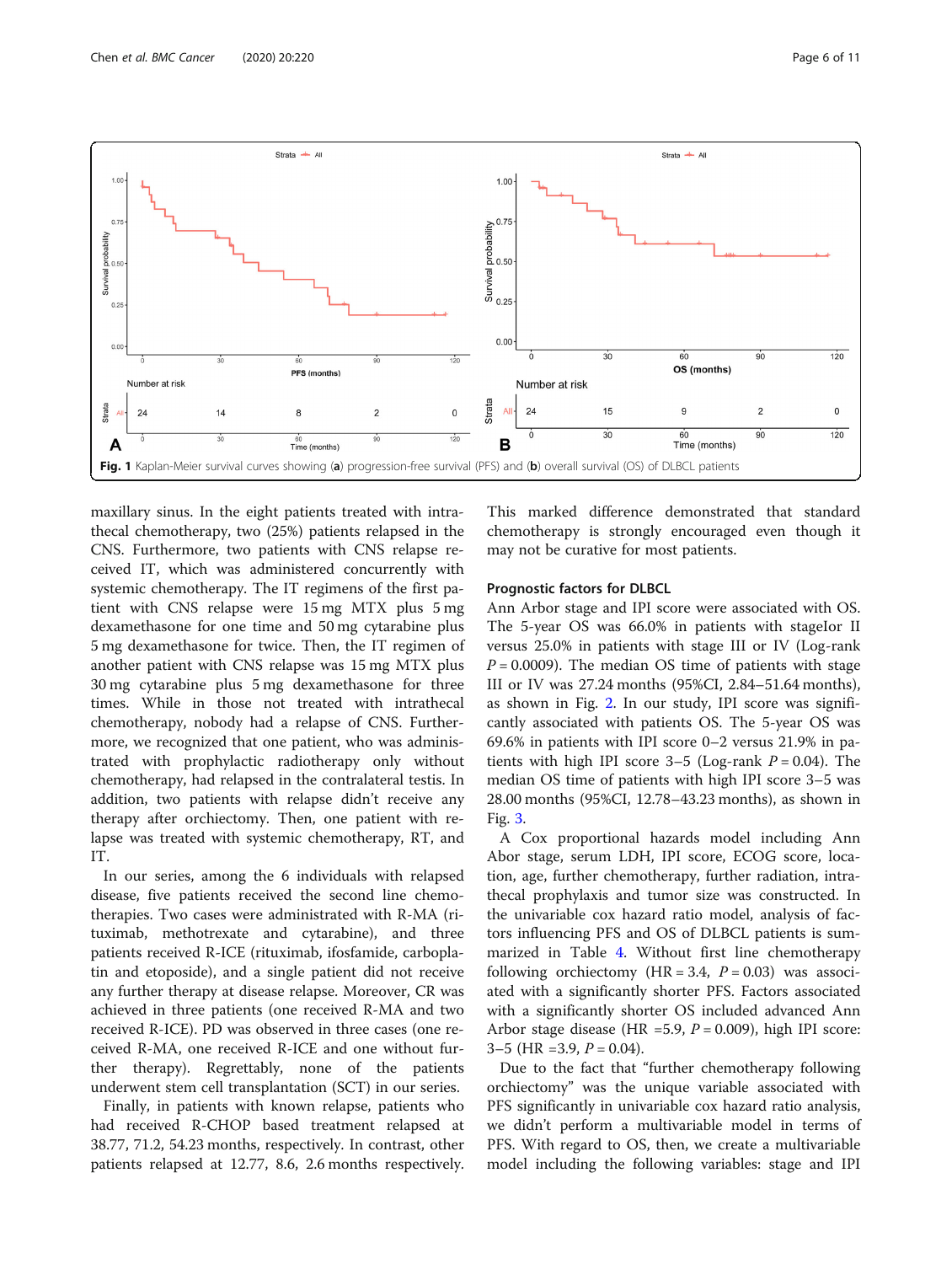<span id="page-6-0"></span>

score. We find that high IPI score: 3–5 was associated with a marked inferior OS (HR = 5.3, 95%CI 1.4–19.7,  $P = 0.01$ ).

## Discussion

Our study confirms that primary testicular lymphoma (PTL) is a rare malignant with poor prognosis. The median age of presentation in our study (65.5 years) was on

par with other studies [[1,](#page-9-0) [3,](#page-9-0) [19\]](#page-9-0), which reported that PTL is most common in male over 60 years. It is worth noting that the OS of patients with testicular lymphoma had gradually improved over the past decades. In the early years, the treatment of PTL included orchiectomy, followed chemotherapy and radiation. Until to 1995, a combined modality therapy was recommended to PTL, which consists of orchiectomy, systemic chemotherapy,

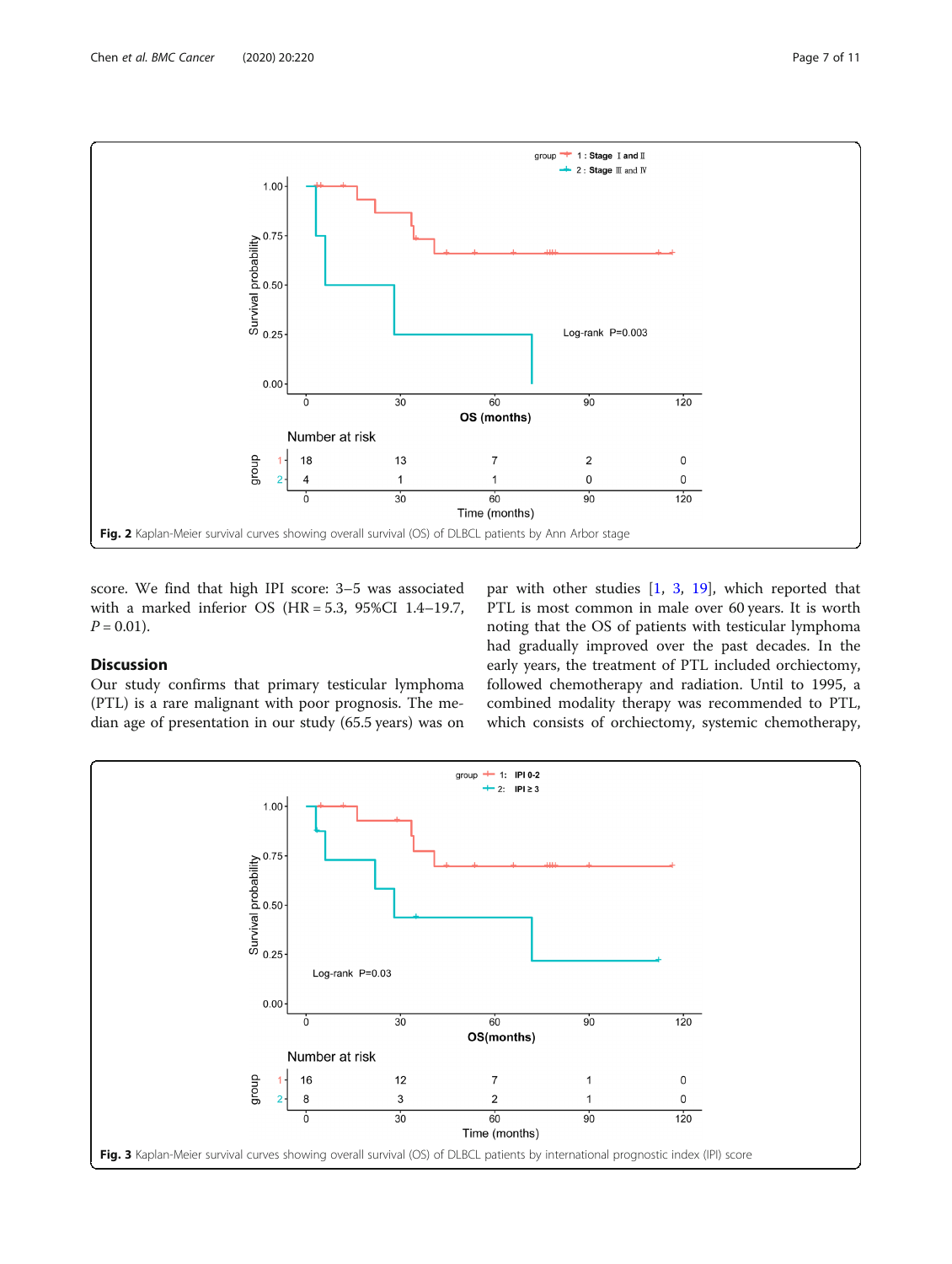<span id="page-7-0"></span>Table 4 Univariable cox proportional hazard model for independent effects of Ann Abor stage, serum LDH, IPI score, ECOG score, location, age, further chemotherapy, further radiation, intrathecal prophylaxis, and tumor size on progression-free survival (PFS) and overall survival (OS)

| <b>PFS</b>                |            | <b>OS</b>                 |            |  |
|---------------------------|------------|---------------------------|------------|--|
| <b>HR</b>                 | $P$ -value | <b>HR</b>                 | $P$ -value |  |
| $1.6(95\%CI, 0.5-5.9)$    | 0.5        | 5.9(95%Cl, 1.6-25.0)      | 0.009      |  |
| $1.0(95\%CI.0.4-2.7)$     | 0.9        | $1.6(95\%CI.0.4-6.3)$     | 0.5        |  |
| 1.6(95%CI,0.2-2.7)        | 0.4        | 3.9(95%Cl,1.1-16.7)       | 0.04       |  |
| $1.0(95\%CI.0.4-2.7)$     | 0.9        | 1.7(95%CI,0.4-6.7)        | 0.5        |  |
| $9.0(95\%CI.0.1 - 36.8)$  | 0.2        | 8.1(95%CI,0.06-42.0)      | 0.5        |  |
| $1.2(95\%CI.0.5-3.2)$     | 0.7        | $0.8(95\%$ CI, $0.2-3.2)$ | 0.7        |  |
| 1.8(95%Cl, 0.7-4.7)       | 0.3        | 2.2(95%CI, 0.6-8.8)       | 0.3        |  |
| $0.9(95\%$ CI, $0.3-2.6)$ | 0.8        | $1.2(95\%CI.0.3-5.8)$     | 0.8        |  |
| $3.4(95\%CI, 1.1-10.9)$   | 0.03       | $1.8(95\%CI.0.4-8.0)$     | 0.5        |  |
| $0.8(95\%$ CI, $0.3-2.3)$ | 0.7        | $1.1(95\%CI.0.3-4.7)$     | 0.9        |  |
| 1.0(95%CI,0.4-2.7)        | 0.9        | $0.6(95\%CI.0.1 - 2.6)$   | 0.5        |  |
| $0.7(95\%CI, 0.3-2.1)$    | 0.6        | $1.5(95\%CI, 0.4-5.5)$    | 0.6        |  |
|                           |            |                           |            |  |

Table 4 note: LDH Lactate dehydrogenase, IPI International prognostic index, ECOG Eastern cooperative oncology group.

scrotal radiotherapy, and prophylaxis intrathecal chemotherapy [\[20\]](#page-9-0). It is extensive agreement that orchiectomy is the main diagnostic approach and first therapy in PTL. Therefore, survival improvement of PTL maybe was contributed to doxorubicin based chemotherapy (CHOP, R-CHOP), scrotal radiotherapy, and prophylaxis intrathecal. Moreover, it was also shown to be true in our study that a combined modality therapy could promote PTL patients survival.

Patients with PTL have a 10–15% increase in survival because of the incorporation of rituximab into standard therapy with CHOP with minimal added toxicity. The benefit of rituximab for DLBCL has been provided in patients with limited stage disease [[21](#page-9-0), [22\]](#page-9-0) and advanced stage disease [[23](#page-9-0)–[25](#page-9-0)]. In 2017, Robert Kridel et al. [[10](#page-9-0)] demonstrated that rituximab was associated with significantly improved PFS, OS and cumulative incidence of testicular lymphoma progression, which is agreement with observation results in nodal DLBCL [[21,](#page-9-0) [23,](#page-9-0) [25](#page-9-0)]. In our study, we didn't compare R-CHOP group with CHOP group because of small size sample and only two patients receiving pure CHOP. However, we found that patients received further chemotherapy or not was significantly associated with outcome.

The role of IT chemotherapy as CNS prophylaxis is still a matter of debate. Zouhair et al. [[26\]](#page-9-0) noted that CNS relapse fraction in patients received IT prophylaxis is same to those who didn't receive IT prophylaxis. Furthermore, Zucca et al. [[1\]](#page-9-0) carried out a study which demonstrated improved PFS among a small subset of patients administrated with IT prophylaxis but not a statistically significant reduction in the CNS relapse rate. Then, in the eight patients treated with intrathecal

chemotherapy, two (25%) patients relapsed in the CNS. While in those not treated with intrathecal chemotherapy, nobody had a relapse of CNS. Thus, CNS prophylaxis with IT in our institute was failure based on this experience. Nevertheless, the failure experience does not entirely suggest IT is not useful, as the intensity of IT may not be adequate in these patients. Therefore, further studies are needed to explore adequate intensity of CNS prophylaxis IT. Furthermore, a statistically significant improvement was not recognized in patients treated with prophylactic intrathecal methotrexate or cytarabine in our study. One of potential reasons is that our study sample was too small to acquire statistically significant result. Another reason contributes to this result might be that intrathecal prophylaxis distinctly could not improve PFS and OS. In addition, maybe the third one reason was that only advanced Ann Arbor stage patients treated with IT prophylaxis rather than limited Ann Arbor stage patients.

Of interest, it is worth noting that one patient occurred relapse of contralateral testis within 2 months who only received radiation after orchiectomy. Furthermore, a significantly decreased contralateral testis relapse rate in patients with prophylaxis radiotherapy was not indicated in our study maybe because of small sample. Nevertheless, the benefit of prophylactic radiation to reduce the risk of contralateral testis relapse has been confirmedly demonstrated in some studies [\[1,](#page-9-0) [27](#page-9-0)]. In addition, we have to emphasis that a majority of patients with PTL were over 60 years again. Therefore, it is not greatly necessary to preserve testicular function so that prophylactic radiation to the contralateral testis should be taken into physician consideration.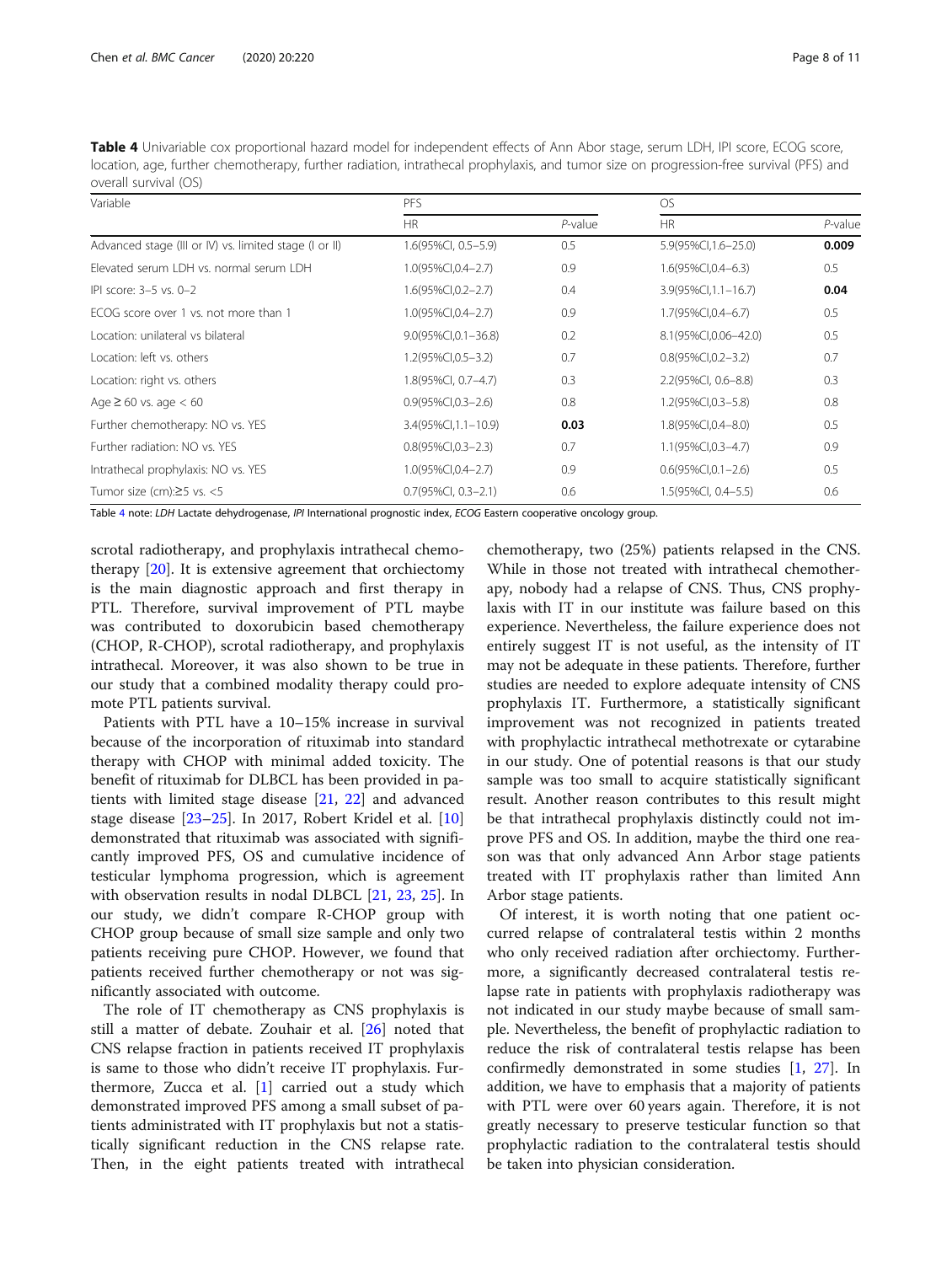A tendency of PTL spreading to extranodal site, including CNS, contralateral testis, lung, kidney, adrenal gland and soft tissues, has been reported in a large number of studies [\[6](#page-9-0), [8](#page-9-0), [10,](#page-9-0) [28](#page-9-0), [29](#page-9-0)]. In our study, the extranodal sites of PTL dissemination, including CNS, contralateral testis, kidney, adrenal gland, maxillary sinus, and soft tissue, which is in universal agreement with other studies. Nevertheless, the reason for this preferential involvement in other extranodal sites remains unknown. Potential explanation including, (1) the efficacy of chemotherapy will be decreased in CNS and contralateral testis due to the blood brain barrier and blood-testis barrier  $[1]$  $[1]$  $[1]$ ; (2) lacking of expression of integrin and adhesion molecules in PTL resulting in poor adhesion of tumor cells to the extracellular matrix [[30](#page-9-0), [31\]](#page-9-0); and (3) CD44 variant plays significant roles in lymphoma dissemination [[32](#page-9-0)].

It has been reported that better PFS and OS were associated with good performance status, limited stage, low IPI score, absence of B symptoms, normal serum LDH, and  $\beta_2$ -microglobulin, absence of additional extranodal sites involvement, and right testis involvement [\[1](#page-9-0), [2,](#page-9-0) [8](#page-9-0), [28,](#page-9-0) [29](#page-9-0)]. Then, we carried out univariate analysis in our study and found that the prognostic factors associated with a poor outcome included advanced Ann Arbor stage, without further chemotherapy after orchiectomy, and high IPI score, which is universal consistent with other reports [\[6](#page-9-0), [8](#page-9-0), [10](#page-9-0), [28](#page-9-0), [29](#page-9-0), [33\]](#page-9-0). Owing to extremely rare incidence of NK/T cell lymphoma and Burkitt's lymphoma in testis, to the best of our knowledge, a majority of study of them are limited to small case series only or case reports [\[34](#page-9-0)–[39\]](#page-10-0). Nevertheless, Besides DLBCL, NK/T cell lymphoma and Burkitt's lymphoma were taken into our study too.

A meta-analysis to investigate high dose chemotherapy plus autologous SCT in the first line therapy of non-Hodgkin's lymphoma patients manifested that OS showed no significant difference between high dose chemotherapy plus autologous SCT and conventional chemotherapy (HR1.0, 95%CI 0.9–1.2,  $P = 0.6$ ) as well as event free survival (HR0.9, 95% CI 0.8 to 1.1,  $P = 0.3$ ), and CR rates were significantly higher in the group receiving high dose chemotherapy plus autologous SCT than conventional chemotherapy [\[40\]](#page-10-0). Nevertheless, another study demonstrated that high dose chemotherapy plus autologous SCT significantly increase event free and OS compared with conventional chemotherapy in relapsed non-Hodgkin's lymphoma patients [[41](#page-10-0)]. Thus, high dose chemotherapy and autologous SCT are considered for relapsed PTL in view of PTL as a rare disease with poor prognosis.

We recognize that this retrospective study has potential shortcomings. Firstly, due to the retrospective nature, data of six patients are missing in our study, including further treatment, response to therapy, time to relapse. The rate of lost to follow-up (21%) in our study closes to the rate of lost to follow-up accepted by academia (20%). Therefore, the results and conclusion of our study is credible. Secondly, another limitation of our study is that the Kaplan-Meier and Cox proportional hazards model were not performed to analysis the survival and prognostic factors of NK/T lymphoma and Buekkit's lymphoma cases in view of few cases. Therefore, multi-centers, large sample and prospective studies are needed to investigate the survival and prognostic factors of NK/T lymphoma and Buekkit's lymphoma individuals. However, serum AFP and β-HCG were summarized in our study, which were not reported in other studies about PTL. Moreover, we found that neither serum AFP nor β-HCG was elevated in any patient of our study. Therefore, what do we want to demonstrate is that PTL should be taken into physician's consideration when both serum AFP and serum β-HCG are normal in patients with testis swelling.

## Conclusion

This study confirms that PTL is an aggressive malignant with a poor prognosis. Limited Ann Arbor stage, further chemotherapy following orchiectomy, and low IPI score (less than 2) are correlated with superior survival for DLBCL patients. Thus, systemic treatments, including orchiectomy, chemotherapy, radiotherapy, and intrathecal prophylaxis, are necessary for all the patients with PTL.

#### Abbreviations

PTL: Primary testicular lymphoma; DLBCL: Diffuse large B-cell lymphoma; GCB: Germinal center B; NK/T: Natural killer/T; PFS: Progression free survival; OS: Overall survival; CNS: Central nervous system; IELSG: Extranodal Lymphoma Study Group; IT: Intrathecal; RT: Radiotherapy; CHOP: Cyclophosphamide, doxorubicin, vincristine and prednisone; R-CHOP: Rituximab, cyclophosphamide, doxorubicin, vincristine and prednisone; R-MA: Rituximab, methotrexate and cytarabine; R-ICE: Rituximab, ifosfamide, carboplatin and etoposide; BMI: Body mass index; LDH: lactate dehydrogenase; HCG: Human chorionic gonadotropin; AFP: Alpha fetoprotein; ECOG: Eastern cooperative oncology group; IPI: International prognostic index; CR: Complete remission; PR: Partial remission; SD: Stable disease; PD: Progressive disease; MTX: Methotrexate; CI: Confidence interval; HR: Hazard ratio; SCT: Stem cell transplantation

#### Acknowledgements

The authors would like to thank Ms. Li-yuan Xiang for giving technical support in statistical analyses.

#### Authors' contributions

BC and DC: project development, data collection and management, manuscript writing and revising; L Lai, JG, ZC, SQ, YH, NM, YG, and TL: data collection, data analysis; LY, LLiu and QW: project design and development, data interpretation, manuscript editing and revising. All authors read and approved the final manuscript.

#### Funding

The design of this study and analysis of data were supported by the National Natural Science Foundation of China (Grant no. 81770857, 81370855 and 81200551) and Science and Technology Program of Sichuan Province (Grant no. 2015SZ0230 and 2017KJT0034).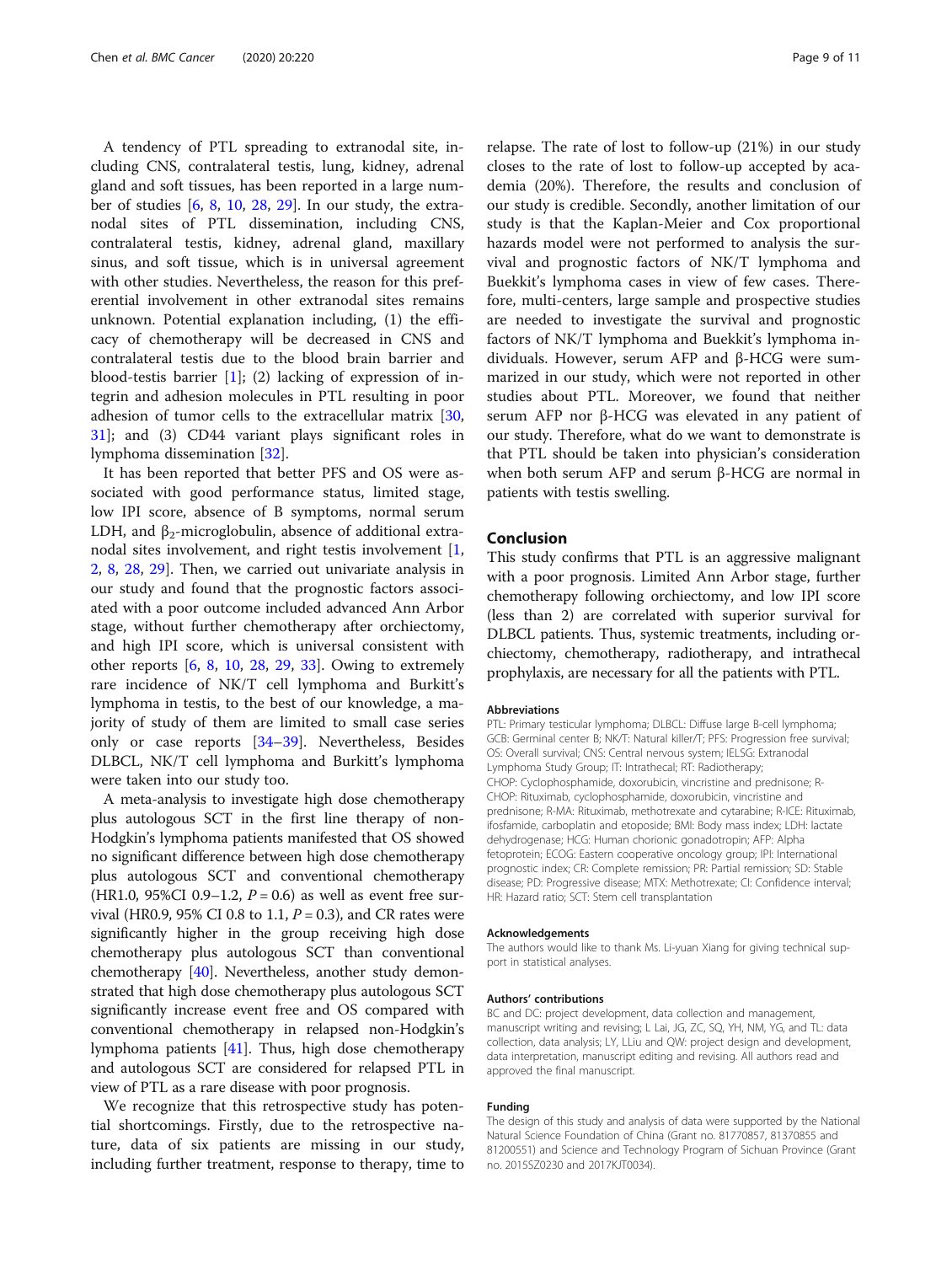## <span id="page-9-0"></span>Availability of data and materials

All data generated or analyzed during the present study are included in this published article. The authors declare that materials described in the manuscript, including all relevant raw data, will be freely available to any scientist wishing to use them for non-commercial purposes, without breaching participant confidentiality.

#### Ethics approval and consent to participate

The protocol of this retrospective study, involving individuals' clinical data collection, was approved and the need for informed consent was waived by the Ethics Committee of West China Hospital of Sichuan University.

#### Consent for publication

Not applicable.

#### Competing interests

The authors declare that they have no competing interests.

#### Author details

<sup>1</sup>Department of Urology, West China Hospital, Sichuan University, No. 37, Guoxue Alley, Chengdu 610041, Sichuan, People's Republic of China. <sup>2</sup> <sup>2</sup>Institution of Urology, West China Hospital, Sichuan University, No. 37, Guoxue Alley, Chengdu 610041, Sichuan, People's Republic of China. <sup>3</sup> <sup>3</sup>Department of outpatient, West China Hospital, Sichuan University, Chengdu 610041, China. <sup>4</sup>West China School of Medicine, Sichuan University, Chengdu 610041, China.

## Received: 20 February 2019 Accepted: 3 March 2020 Published online: 14 March 2020

#### References

- 1. Zucca E, Conconi A, Mughal TI, et al. Patterns of outcome and prognostic factors in primary large-cell lymphoma of the testis in a survey by the international Extranodal lymphoma study group. J Clin Oncol. 2003;21(1):  $20 - 7$
- 2. Gundrum JD, Mathiason MA, Moore DB, Go RS. Primary testicular diffuse large B-cell lymphoma: a population-based study on the incidence, natural history, and survival comparison with primary nodal counterpart before and after the introduction of rituximab. J Clin Oncol. 2009;27(31):5227–32.
- 3. Ahmad SS, Idris SF, Follows GA, Williams MV. Primary testicular lymphoma. Clin Oncol (R Coll Radiol). 2012;24(5):358–65.
- 4. Ahmad M, Khan AH, Mansoor A, et al. Non-Hodgkin's lymphomas with primary manifestation in gonads--a clinicopathological study. J Pak Med Assoc. 1994;44(4):86–8.
- 5. Seymour JF, Solomon B, Wolf MM, Janusczewicz EH, Wirth A, Prince HM. Primary large-cell non-Hodgkin's lymphoma of the testis: a retrospective analysis of patterns of failure and prognostic factors. Clin Lymphoma. 2001; 2(2):109–15.
- 6. Lagrange JL, Ramaioli A, Theodore CH, et al. Non-Hodgkin's lymphoma of the testis: a retrospective study of 84 patients treated in the French anticancer centres. Ann Oncol. 2001;12(9):1313–9.
- 7. Al-Abbadi MA, Hattab EM, Tarawneh MS, Amr SS, Orazi A, Ulbright TM. Primary testicular diffuse large B-cell lymphoma belongs to the nongerminal center B-cell-like subgroup: a study of 18 cases. Mod Pathol. 2006;19(12):1521–7.
- 8. Mazloom A, Fowler N, Medeiros LJ, Iyengar P, Horace P, Dabaja BS. Outcome of patients with diffuse large B-cell lymphoma of the testis by era of treatment: the M. D. Anderson Cancer center experience. Leuk Lymphoma. 2010;51(7):1217–24.
- 9. Fonseca R, Habermann TM, Colgan JP, et al. Testicular lymphoma is associated with a high incidence of extranodal recurrence. Cancer. 2000; 88(1):154–61.
- 10. Kridel R, Telio D, Villa D, et al. Diffuse large B-cell lymphoma with testicular involvement: outcome and risk of CNS relapse in the rituximab era. Br J Haematol. 2017;176(2):210–21.
- 11. Vitolo U, Chiappella A, Ferreri AJ, et al. First-line treatment for primary testicular diffuse large B-cell lymphoma with rituximab-CHOP, CNS prophylaxis, and contralateral testis irradiation: final results of an international phase II trial. J Clin Oncol. 2011;29(20):2766–72.
- 12. Deng L, Xu-Monette ZY, Loghavi S, et al. Primary testicular diffuse large Bcell lymphoma displays distinct clinical and biological features for treatment

failure in rituximab era: a report from the international PTL consortium. Leukemia. 2016;30(2):361–72.

- 13. Boehme V, Zeynalova S, Kloess M, et al. Incidence and risk factors of central nervous system recurrence in aggressive lymphoma--a survey of 1693 patients treated in protocols of the German high-grade non-Hodgkin's lymphoma study group (DSHNHL). Ann Oncol. 2007;18(1):149–57.
- 14. Boehme V, Schmitz N, Zeynalova S, Loeffler M, Pfreundschuh M. CNS events in elderly patients with aggressive lymphoma treated with modern chemotherapy (CHOP-14) with or without rituximab: an analysis of patients treated in the RICOVER-60 trial of the German high-grade non-Hodgkin lymphoma study group (DSHNHL). Blood. 2009;113(17):3896–902.
- 15. Villa D, Connors JM, Shenkier TN, Gascoyne RD, Sehn LH, Savage KJ. Incidence and risk factors for central nervous system relapse in patients with diffuse large B-cell lymphoma: the impact of the addition of rituximab to CHOP chemotherapy. Ann Oncol. 2010;21(5):1046–52.
- 16. Rosenberg SA. Validity of the Ann Arbor staging classification for the non-Hodgkin's lymphomas. Cancer Treat Rep. 1977;61(6):1023–7.
- 17. Cheson BD, Horning SJ, Coiffier B, et al. Report of an international workshop to standardize response criteria for non-Hodgkin's lymphomas. NCI Sponsored International Working Group. J Clin Oncol. 1999;17(4):1244.
- 18. Vickers AJ, Sjoberg DD, Urology E. Guidelines for reporting of statistics in European Urology. Eur Urol. 2015;67(2):181–7.
- 19. Johnson S, Feldman M, Krishnamurthi V. Primary testicular lymphoma. J Urol. 2015;193(1):315–6.
- 20. Kristjansen PE, Hansen HH. Prophylactic cranial irradiation in small cell lung cancer--an update. Lung Cancer. 1995;12(Suppl 3):S23–40.
- 21. Pfreundschuh M, Trümper L, Osterborg A, et al. CHOP-like chemotherapy plus rituximab versus CHOP-like chemotherapy alone in young patients with good-prognosis diffuse large-B-cell lymphoma: a randomised controlled trial by the MabThera international trial (MInT) group. Lancet Oncol. 2006;7(5):379–91.
- 22. Persky DO, Unger JM, Spier CM, et al. Phase II study of rituximab plus three cycles of CHOP and involved-field radiotherapy for patients with limitedstage aggressive B-cell lymphoma: southwest oncology group study 0014. J Clin Oncol. 2008;26(14):2258–63.
- 23. Coiffier B, Lepage E, Briere J, et al. CHOP chemotherapy plus rituximab compared with CHOP alone in elderly patients with diffuse large-B-cell lymphoma. N Engl J Med. 2002;346(4):235–42.
- 24. Habermann TM, Weller EA, Morrison VA, et al. Rituximab-CHOP versus CHOP alone or with maintenance rituximab in older patients with diffuse large Bcell lymphoma. J Clin Oncol. 2006;24(19):3121–7.
- 25. Pfreundschuh M, Schubert J, Ziepert M, et al. Six versus eight cycles of biweekly CHOP-14 with or without rituximab in elderly patients with aggressive CD20+ B-cell lymphomas: a randomised controlled trial (RICOVER-60). Lancet Oncol. 2008;9(2):105–16.
- 26. Zouhair A, Weber D, Belkacémi Y, et al. Outcome and patterns of failure in testicular lymphoma: a multicenter rare Cancer network study. Int J Radiat Oncol Biol Phys. 2002;52(3):652–6.
- 27. Pectasides D, Economopoulos T, Kouvatseas G, et al. Anthracycline-based chemotherapy of primary non-Hodgkin's lymphoma of the testis: the hellenic cooperative oncology group experience. Oncology. 2000;58(4):286–92.
- 28. Cao B, Ji DM, Zhou XY, et al. A clinical analysis of primary testicular diffuse large B-cell lymphoma in China. Hematology. 2011;16(5):291–7.
- 29. Hasselblom S, Ridell B, Wedel H, Norrby K, Sender BM, Ekman T. Testicular lymphoma--a retrospective, population-based, clinical and immunohistochemical study. Acta Oncol. 2004;43(8):758–65.
- 30. Drillenburg P, Pals ST. Cell adhesion receptors in lymphoma dissemination. Blood. 2000;95(6):1900–10.
- 31. Horstmann WG, Timens W. Lack of adhesion molecules in testicular diffuse centroblastic and immunoblastic B cell lymphomas as a contributory factor in malignant behaviour. Virchows Arch. 1996;429(2–3):83–90.
- 32. Wallach-Dayan SB, Grabovsky V, Moll J, et al. CD44-dependent lymphoma cell dissemination: a cell surface CD44 variant, rather than standard CD44, supports in vitro lymphoma cell rolling on hyaluronic acid substrate and its in vivo accumulation in the peripheral lymph nodes. J Cell Sci. 2001;114(Pt 19):3463–77.
- 33. International Non-Hodgkin's Lymphoma Prognostic Factors Project. A predictive model for aggressive non-Hodgkin's lymphoma. N Engl J Med. 1993;329(14):987–94.
- 34. Kim YB, Chang SK, Yang WI, et al. Primary NK/T cell lymphoma of the testis. A case report and review of the literature. Acta Haematol. 2003; 109(2):95–100.